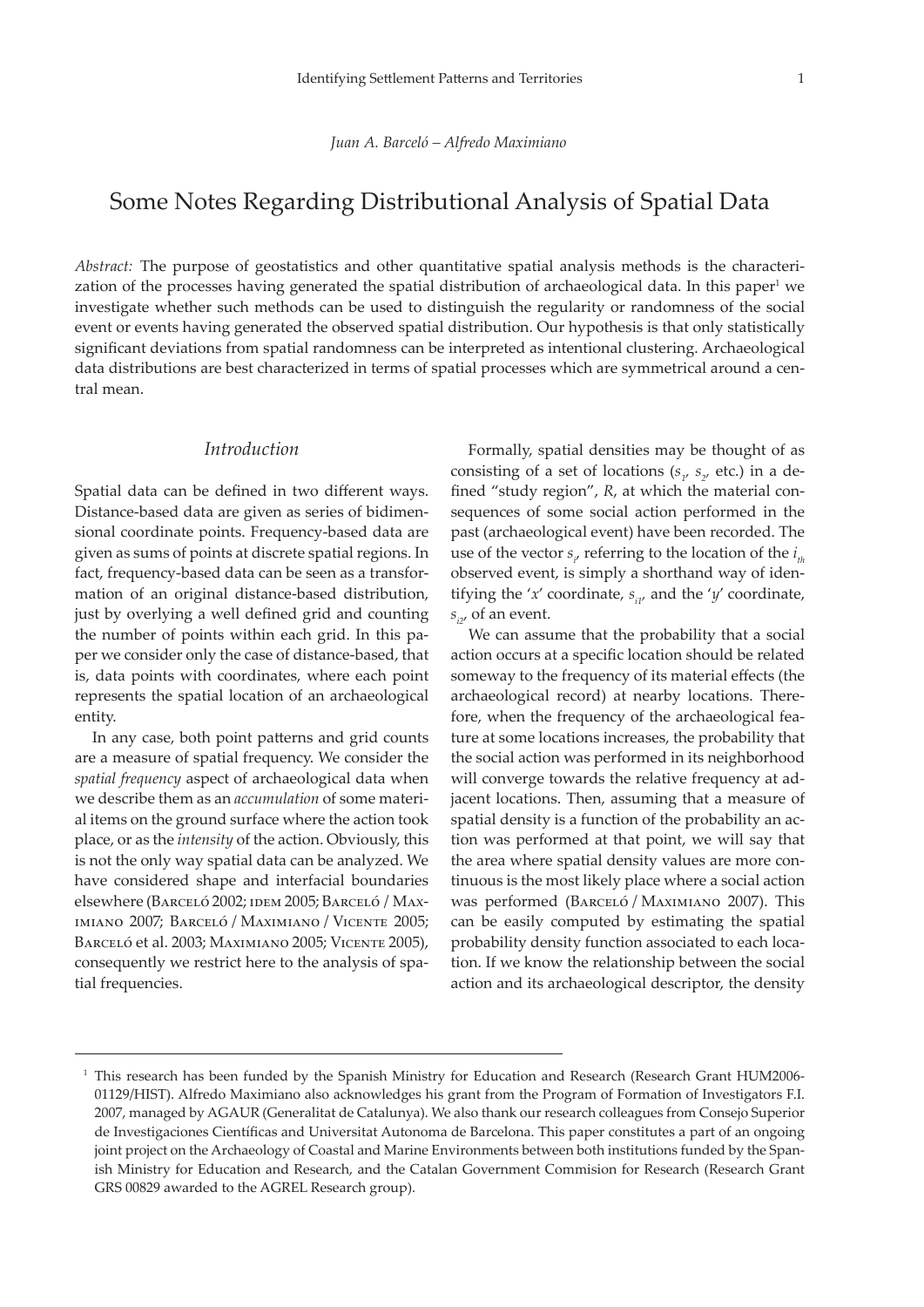

Fig. 1. Two of the simulated bivariate normal archaeological distributions. 1A: St. Dev = 0.1; 1B: St. Dev = 1.

probability function for the location of archaeological artifacts can be a good estimator for the spatial variability of the social action.

To infer the cause (social action performed at the household level) from the effect (the frequency of material evidences measured at some finite set of locations), we have to rebuild the real frequency that was generated in the past by the social action. This theory forms the underpinnings of geostatistics. Geostatistics applies the theories of stochastic processes and statistical inference to spatial locations. It is a set of statistical methods used to describe spatial relationships among sample data and to apply this analysis to the prediction of spatial and temporal phenomena (FOTHERINGHAM / BRUNSDON / Charlton 2000; Haining 2003; Lloyd / Atkinson 2004).

The question that also arises is whether the spatial process displays any systematic spatial pattern or departure from randomness. Spatial questions of interest to archaeologists include:

- Is the observed clustering due mainly to natural background variation in the population from which intensities arise?
- • Over what spatial scale does any clustering occur?
- Are clusters merely a result of some obvious a priori heterogeneity in the region studied?
- Are they associated with proximity to other specific features of interest, such the location of some other social action or possible point sources of important resources?
- Are frequencies that aggregate in space also clustered in time?

### *Distributional Analysis*

We need tools and methods to differentiate the specific spatial ways that an action can be performed at different places. In archaeology, we can speak about two spatial modalities for the material effects of social action to be distributed: *regularity vs. randomness.* In some way, intentionality at the spatial level produces the regular spatial distribution of the material effects of the social action, whereas, non-intentionality generates random patterns of locations. These are the opposite extremes of the global range of spatial modality.

We can apply the theories of stochastic processes and statistical inference to analyze spatial modalities. The theoretical bivariate normal distribution can be used to represent the formation of spatially regular modalities of social action (MARDIA 1970; Rose / Smith 1996; Kotz / Balakrishnan / Johnson 2000). Note that the multivariate normal distribution is not a mere composite of univariate normal distributions. Previous tests suggest that in order an observed distribution fits a bivariate normal, *x* and *y* must be moderately correlated.

Is the bivariate normal distribution the best way to describe archaeological spatial distributions? Obviously, this is a theoretical model, and only in ideal circumstances, observed data fit the model predictions. Such a theoretical distribution allows us to predict the probability of locating some material effects of an action at different distances from the place where the action was hypothetically performed. If and only if, the spatial modality of a social action performed in the past was *regular*, and its material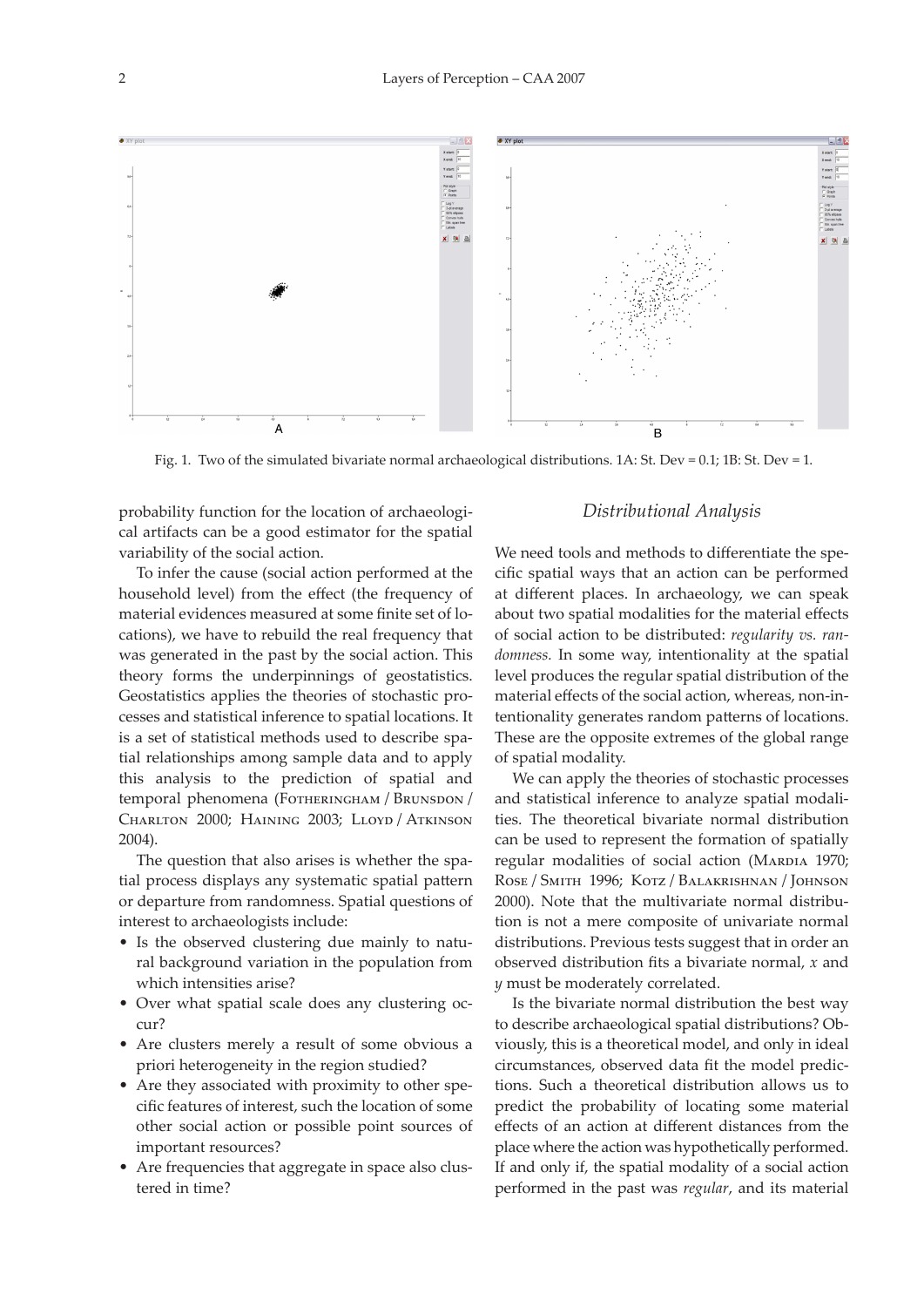

Fig. 2. Non-bivariate normal simulated archaeological distributions. 2A: Uniform; 2B: Random.

consequences have not been altered in a significant way by post-depositional processes, archaeologically measured spatial frequencies will fit the bivariate normal distribution. The basic law in geography, Tobler's Law is the basis for such an assumption: near things appear to be more related than distant things, when an action has been intentionally performed at a precise location. Bivariate normal distributions offer a reference model to test the degree of regularity and hence of spatial intentionality of social action.

When spatial analysis methods were applied in archaeology in the 70s and 80s (HODDER / ORTON 1979; Blankholm 1991), archaeologists began to look for spatial clusters and groups assuming that archaeological data were always regular. The purpose of this paper is to insist in the necessity of distributional analysis to assert the quality of spatial data, and the relevance of resulting spatial classifications as a model of social action in space.

We have randomly generated a series of different bivariate normal populations<sup>2</sup> of locations using the same mean and different standard deviations *(Fig. 1*). Here the mean refers to the place the action was performed, and the standard deviation estimates the intensity of distance differences in locating the material effects of such an action. In this case, we have used the same correlation coefficient for all data sets. Only the standard deviation varies, generating different

concentration patterns within the same regular modality. Additionally, non bivariate normal distributions have been generated for comparison purposes. *Fig. 2* shows a uniform and a random distribution. Note the difference between both. A uniform pattern is a regular pattern, but without the characteristic aggregated pattern of bivariate normal distributions. Here locations are equally distributed all along the studied area. Although statistical literature uses the terms uniform and random distribution synonymously we wanted to experiment with different social processes generating different spatial patterns. Our hypothesis is that intentionality in space produces non-random distributions ranging between aggregated (bivariate normal) and uniform distributions. Therefore the three types of spatial modalities should be compared.

Spatial regularity can be tested using Mardia's skewness and kurtosis multivariate test (MARDIA 1985). Testing bivariate normality conditions in a distribution of observed locations allows us to distinguish between two regular patterns (aggregated, uniform) and one general random pattern (Cox / Small 1978; Smith / Jain 1988; Curran / West / Finch 1996). In these data, kurtosis decreases proportional to the increase in standard deviation of the distribution. That means that as soon as spatial entropy increases, concentration decreas-

<sup>&</sup>lt;sup>2</sup> Simulated data were generated using the Stats4U package ([http://www.statpages.org/miller/openstat/Stats4U.htm\)](http://www.statpages.org/miller/openstat/Stats4U.htm).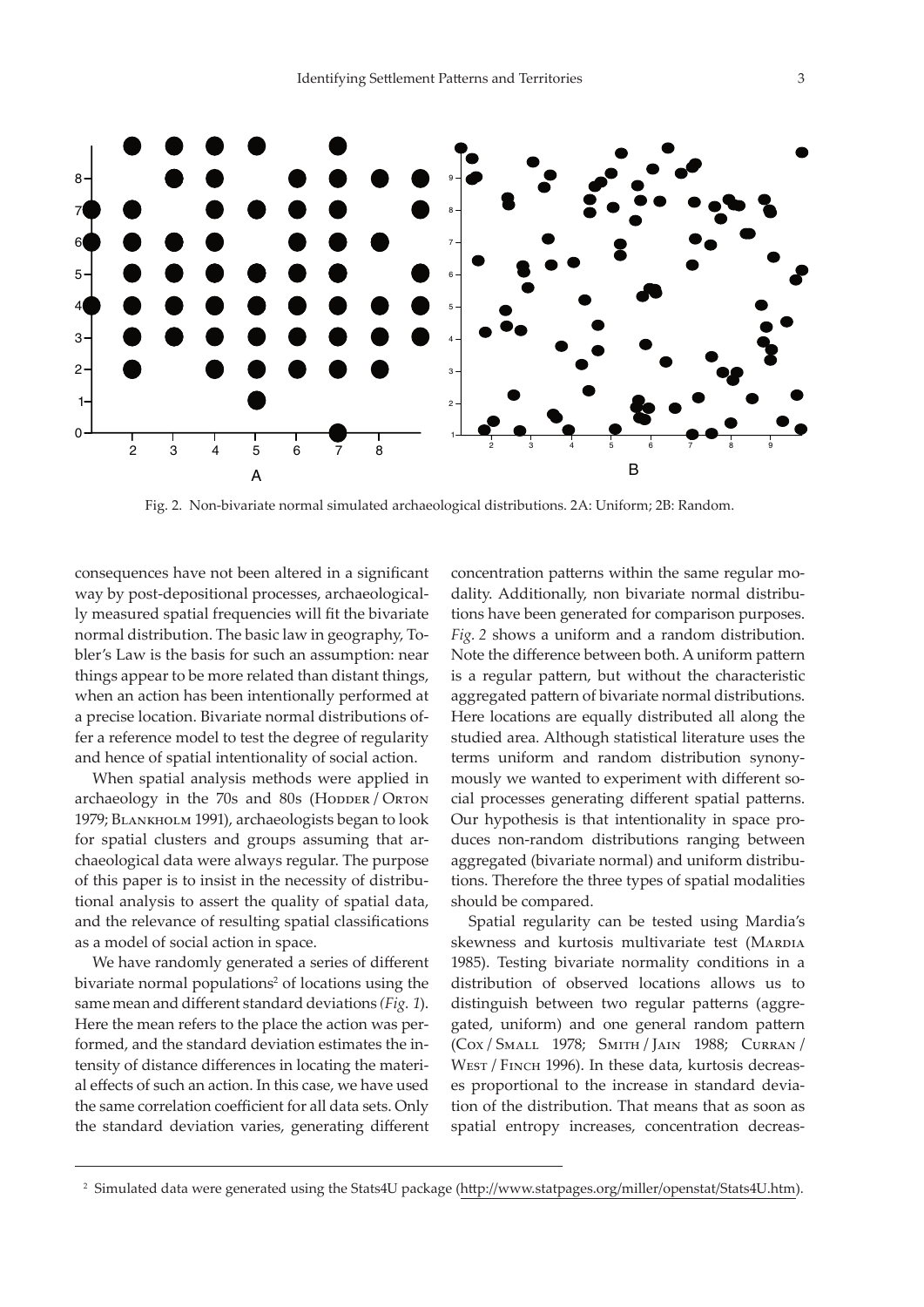

Fig. 3. Ripley's L(d) function. (A) Simulated bivariate normal data; (B) Simulated random data.

es, without affecting the regular modality of that distribution.

Years ago, instead of bivariate normality tests, spatial regularity was investigated using nearest neighbor tests (CLARK / Evans 1954; HODDER / ORTON 1979; Hammer / Harper 2006). However, these tests were soon rejected because results can vary depending on the way the area delimited by the most eloigned points has been measured. To solve this problem, we have fixed the dimensions of the analyzed area using different geometrical approaches: the convex hull and the smallest rectangle. In this way, the studied area has always well defined limits, and the decision of its extent is not left to the analyst. Preliminary ethnoarchaeological observations suggest that socially defined areas (huts, houses, etc.) coincide with this geometrically defined boundaries. Using our test data, this corrected version of the traditional nearest neighbor tests concurs with the spatial normality test: bivariate normal distributions deviate strongly from the random assumption.

Ripley's *L(d)* function has been used to compare the aggregated point pattern with point patterns generated by a random process (ORTON 2005; SCHABEN-BERGER / GOTWAY 2005). This procedure compares the number of points within any distance to an expected number for a spatial random distribution (Conolly / Lake 2006, 166–168). The empirical count is transformed into a square root function, called *L*. The distance at which the estimated counts are above the random expectation (in *Fig. 3* it has been represented as a dashed line) defines the extent of

the clustering. Here, our bivariate normal simulated data are significantly non-random; the data appear clustered much more than expected under Complete Spatial Randomness. Even more, with Ripley's *L(d)* function, the aggregation becomes more and more evident when increasing the distance, at least for scales below 1 m, which is a logical assumption in intra-site analysis. This result is obvious given that the bivariate normal data we have simulated consisted of 300 points in an area of 56 m<sup>2</sup>, and standard deviation between points was fixed at 1.5.

Once the non-randomness of the spatial distribution of archaeological finds has been tested, we can proceed to examine its relationship with spatial clustering. We have added four different bivariate normal processes with some minor variations in their respective mean, building a spatial distribution that can be clustered into four different groups. Are those spatial clusters a random effect or can they be defined as differentiated areas within the global distribution?

We have tested the bivariate normality and the spatial randomness of the entire population. As we would expect, the global distribution is significantly non multivariate normal, and it is also not random. Each individual spatial class is, however, bivariate normal.

The discovery of spatial clusters should be based on detecting the spatial influence each observation has on its neighbors and also on the global spatial variance within the study area. The idea is to investigate the possibilities of relevant discontinuities in the general distance pattern. If such discontinuities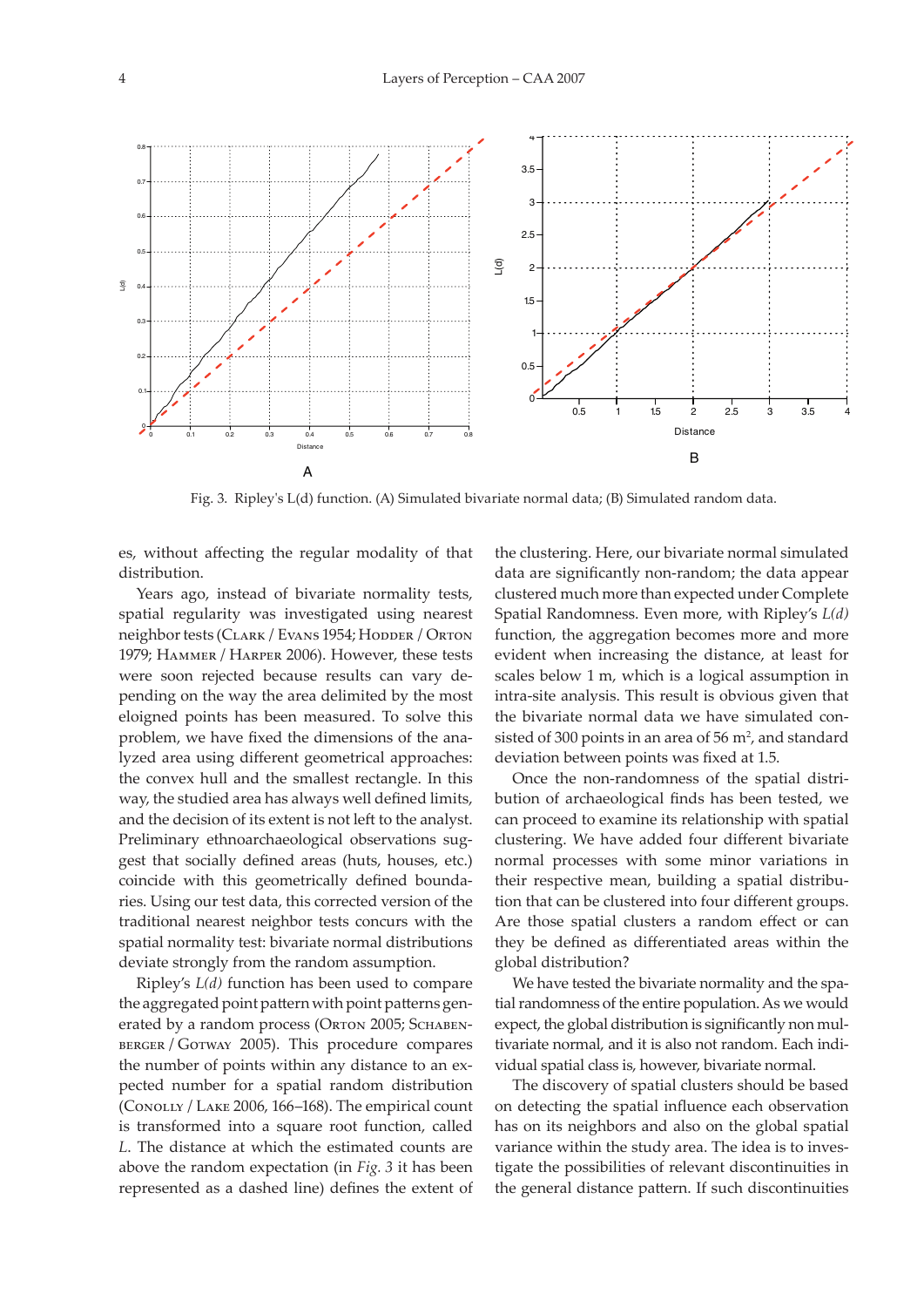#### **K-Means Analysis: Results**



Random Data, N= 400



Fig. 4. K-means analysis of four overlying bivariate samples (left) and one single random sample (right).

exist and each one defines a regularly distributed group of spatial observations, then we would conclude that spatial clustering is an effect of the causal event. In most occasions, randomness should be related with the inconsistencies of archaeological observation and spatial location measuring.

We have used *k-means* analysis for detecting spatial clusters (Кінтіgн / Аммерман 1982; Blankholm 1991) *(Fig. 4)*. To test the efficiency of the method, we have generated a random distribution of points with the same mean and standard deviation. In the first case, the clustering algorithm correctly generates two differentiated spatial areas, and effectively subdivides the first one into other three sub-areas. In the other, when using the k-means on a random distribution of points, the algorithm does not detect the random nature of the data and tries to impose four groups, which only resume the total variance in four equally distributed clusters.

The consequence is obvious. We should restrict the use of k-means analysis to non-random data, and the analysis of spatial normality is a necessary prior condition before subsequent spatial interpretations of archaeological data.

### *Conclusions*

Different social actions can have the same spatial modality, and the same actions can be spatially performed in different ways at different moments or different places. Therefore, testing regularity and randomness in archaeological field data is not the only approach to interpret archaeological field data, but they become a necessary previous requirement before more sophisticated interpretations.

The main conclusion addressed by this paper is that randomness at the spatial level should be detected before social action at the spatial level is explained. Spatial normality tests and nearest neighbor statistics can be used for this purpose. These tools are well known in the archaeological literature, but the modern fashion of GIS visualization has neglected the previous examination of data quality and necessary assumptions prior to interpretation.

Obviously, bivariate normal distributions are not the only possibility for representing spatial modalities. We are experimenting with other assumptions, like bivariate exponential distributions, which can be used to simulate cleaning patterns; or multimodal distributions, which can be used to simulate social interaction patterns. In any case, the importance of the bivariate normal assumption lies in the fact that intentional social processes are best characterized in terms of symmetrical spatial distributions around a central mean. The idea is that an event took place at a specific location, where the social event material effects are concentrated, and around this central point, the spatial frequency of other material effects diminishes gradually. Spatial frequency decreases proportional to distance. Non-intentional processes are best characterized in terms of random distributions, where each location has the same frequency and no central point can be identified.

We are also studying whether spatial randomness can be the result, in some limited circumstances, of intentional social activity. Much more work on the spatial modalities of social action at a household level is still necessary. We think that geostatistical analysis of ethnoarchaeological data can be useful in this task.

In this paper, we have restricted our investigation to the analysis of spatial frequencies. The analysis of shape and interface boundaries spatial data requires other approaches that have been published elsewhere.

### *References*

Barceló 2002

J. Barceló, Archaeological Thinking: between space and time. Archeologia e Calcolatori 13, 2002, 237–256. Barceló 2005

J. Barceló, Multidimensional Spatial Analysis in Archaeology: Beyond the GIS Paradigm. Paper presented at the GIS Symposium "Reading the Historical Spatial Information in the World": Studies for Human Cultures and Civilizations based on Geographic Information System, Kyoto, Japan, February 7–11, 2005